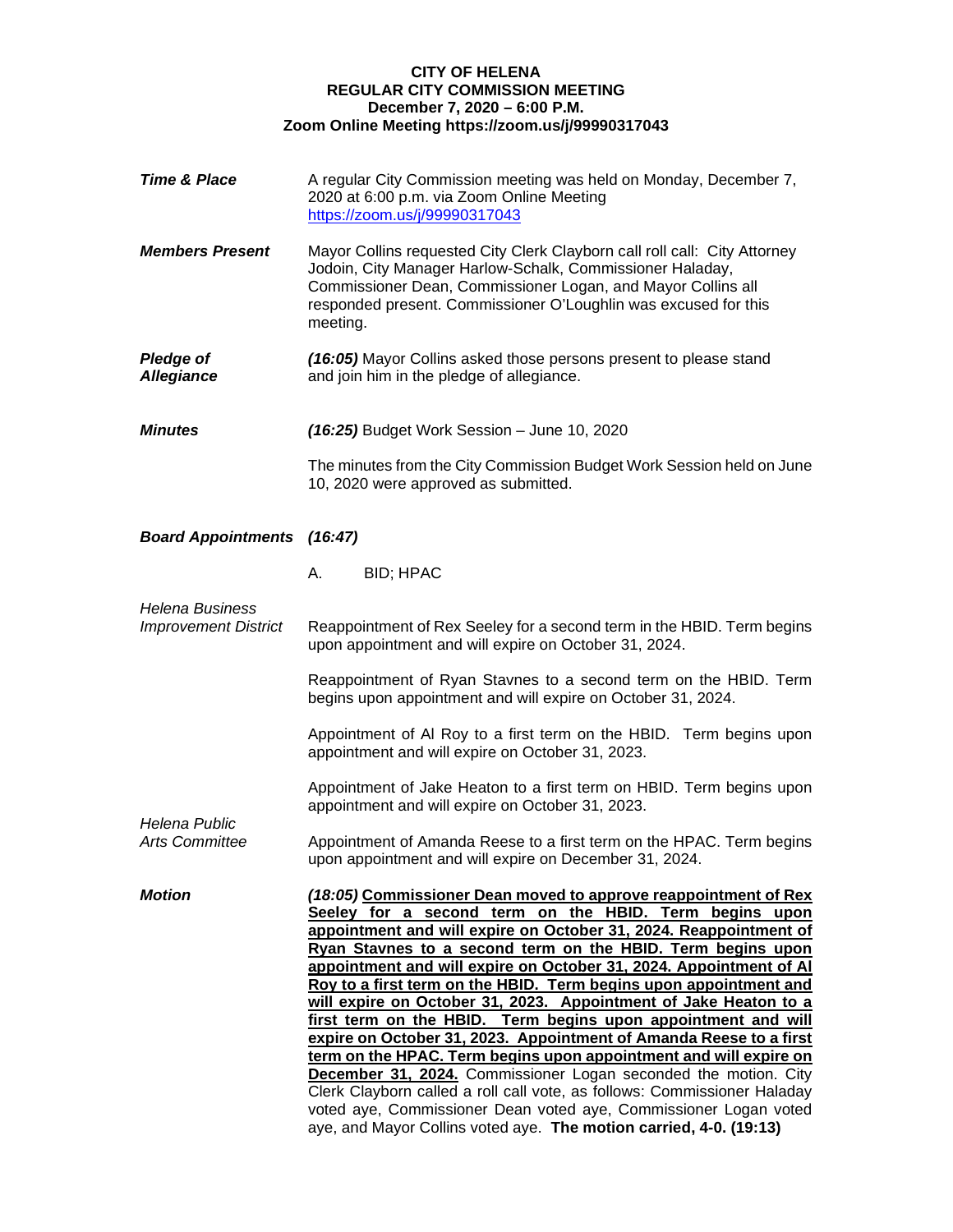| <b>Consent Agenda</b> | $(19:20)$ A. | Claims |
|-----------------------|--------------|--------|
|-----------------------|--------------|--------|

City Manager Harlow-Schalk gave a report on claims.

*Motion* **(20:37) Commissioner Dean moved to approve Consent Agenda item A Claims.** Commissioner Haladay seconded the motion. City Clerk Clayborn called a roll call vote, as follows: Commissioner Haladay voted aye, Commissioner Dean voted aye, Commissioner Logan voted aye, and Mayor Collins voted aye. **The motion carried, 4-0. (21:01)**

# *Communications from (21:09)* COMMUNICATIONS/PROPOSALS FROM CITY *City Commissioners* COMMISSIONERS

Commissioner Dean did not have comments or proposals but wanted to notify the Mayor that she would have to leave this meeting at 6:30 p.m.

No other comments or proposals from the Commission.

*Report of the* 

**City Attorney** *(21:53)* **City Attorney Jodoin had nothing to report and no litigation** strategy report.

*Report of the City Manager (22:05)*

- A. Commissioner Retreat Update & Strategic Planning
- B. County Detention Center Update
- C. HCTV Contract

City Manager Harlow-Schalk introduced the City of Helena's new Finance Director, Sheila Danielson. Director Danielson gave an update on her immediate directives for the Finance Department.

City Manager Harlow-Schalk gave an update on the "We Are All In" initiative and recommended a motion.

- **Motion (25:38) Commissioner Dean moved to approve "We Are All In".** Commissioner Haladay seconded the motion. City Clerk Clayborn called a roll call vote, as follows: Commissioner Haladay voted aye, Commissioner Dean voted aye, Commissioner Logan voted aye, Commissioner O'Loughlin voted aye, and Mayor Collins voted aye. **The motion carried, 4-0. (26:09)**
	- A. City Manager Harlow-Schalk gave an update on the Commissioner Retreat Update and Strategic Planning.
- Discussion **(27:48)** Commissioner Dean had follow-up questions on the retreat update and strategic planning.
	- B. **(28:42)** City Manager Harlow-Schalk Introduced Captain Alan Hughes with the Lewis and Clark County Sheriff's Office to give an update on the County Detention Center.
- Discussion **(31:13)** Commissioner Dean had follow-up questions for Captain Hughes. **(36:52)** City Manager gave an update on the Administrative Order regarding COVID.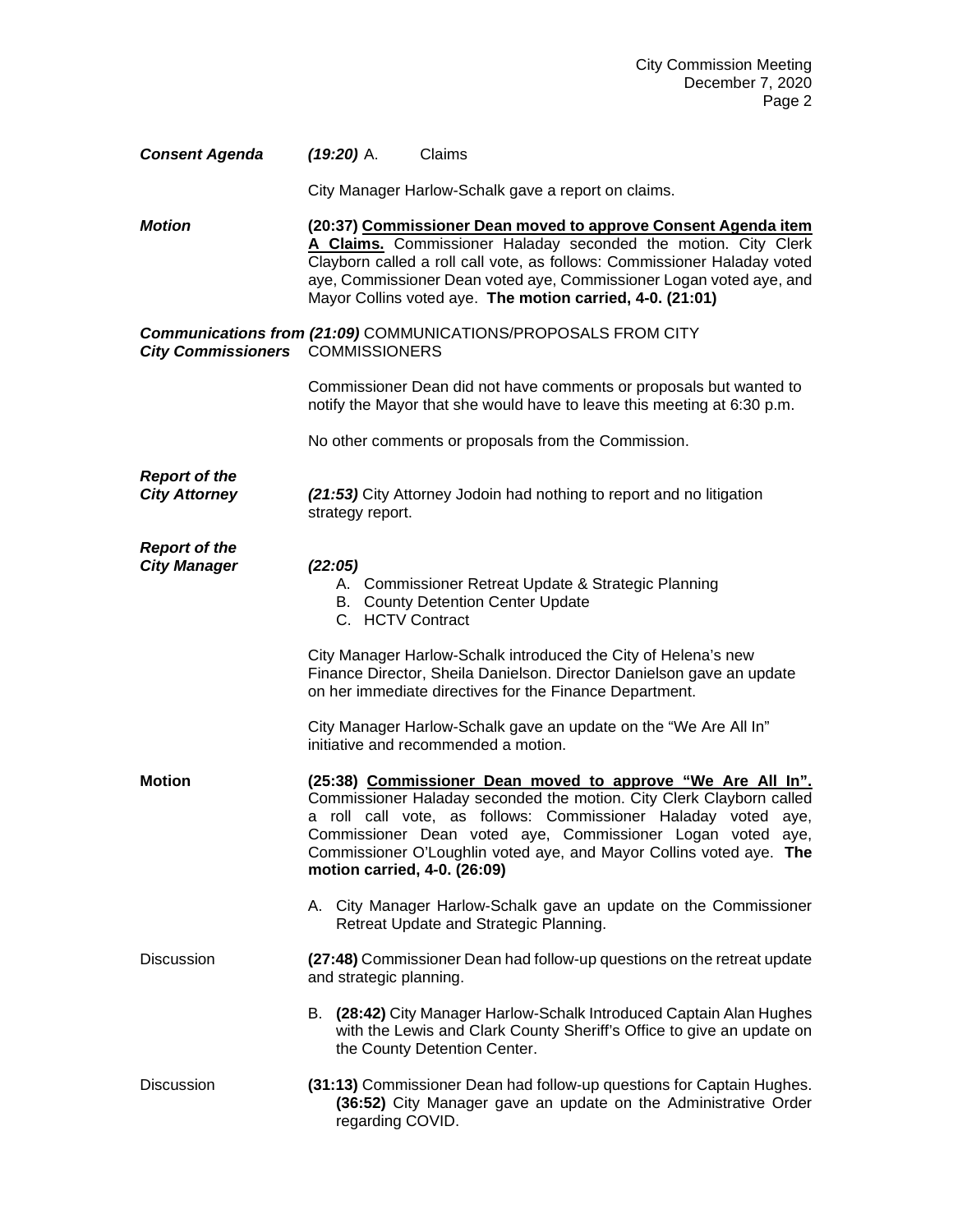C. **(41:03)** City Manager Harlow-Schalk gave an update on the HCTV Contract.

# *Report from HCC (42:46)* COMMUNICATIONS FROM THE HELENA CITIZENS COUNCIL

Ryan Schwochert gave an update on the Helena Citizens Council.

### *Regular Items (45:05)*

A. CONSIDER FIRST PASSAGE OF AN ORDINANCE AN ORDINANCE AMENDING CHAPTER 1 OF TITLE 5 OF THE HELENA CITY CODE BY REPEALING PART 3, POSSESSION OF FIREARMS PROHIBITED; EXCEPTIONS, IN ITS ENTIRETY AND ADOPTING 5-1-3 FIREARMS AND OTHER WEAPONS; DISCHARGE; IN ITS PLACE.

# Staff Report **(45:30)**

City Attorney Thomas Jodoin reported Montana voters approved Legislative Referendum 130 ("LR-130") in November 2020. When the measure goes into effect on January 1, 2021, local government regulation of firearms will be far more limited than before. First, by way of amendments to §§ 7-1-111(9) and 45-8-351(2)(a), MCA, LR-130 wholly removes a local government's right to regulate the carrying of concealed weapons by persons who possess a valid concealed carry permit. Local governments will retain the right to forbid the carrying of a concealed firearm by a person who does not have a permit. Second, the changes to § 45-8-351(2)(a), MCA, will limit local government regulation of open carry to publicly owned and occupied buildings under the local government's jurisdiction.

The first change is not of great concern because § 5-1-3 currently excludes from its directives those people who possess a valid concealed carry permit. However, the second change presents a problem because § 5-1-3 will conflict with the amended version of § 45-8-351, MCA. Specifically, § 5-1-3 regulates the open carrying of firearms in the following places: (1) public assemblies; (2) City of Helena parks; (3) schools; and (4) all publicly owned buildings. This broad regulation of open carry will be forbidden when LR-130 goes into effect. As a result, the City must amend § 5-1-3 to bring the ordinance into compliance with changes to the Montana Code.

This is an item of first impression before the Commission and community conversations have not occurred because the changes to § 5-1-3 are dictated by the passage of LR-130. My office has engaged with the Helena Police Department to ensure the draft ordinance is understood and can be enforced by officers. Comparisons to other cities is not applicable because the City of Helena has a unique firearms regulation. There are no specific identified costs of this ordinance other than the general time it has taken my office to review LR-130, draft an ordinance and memo, and review with HPD which is estimated to be about 10 hours of total staff time. There are no expected long-term increase in costs associated with the change in regulation because HPD was already enforcing a more restrictive regulation.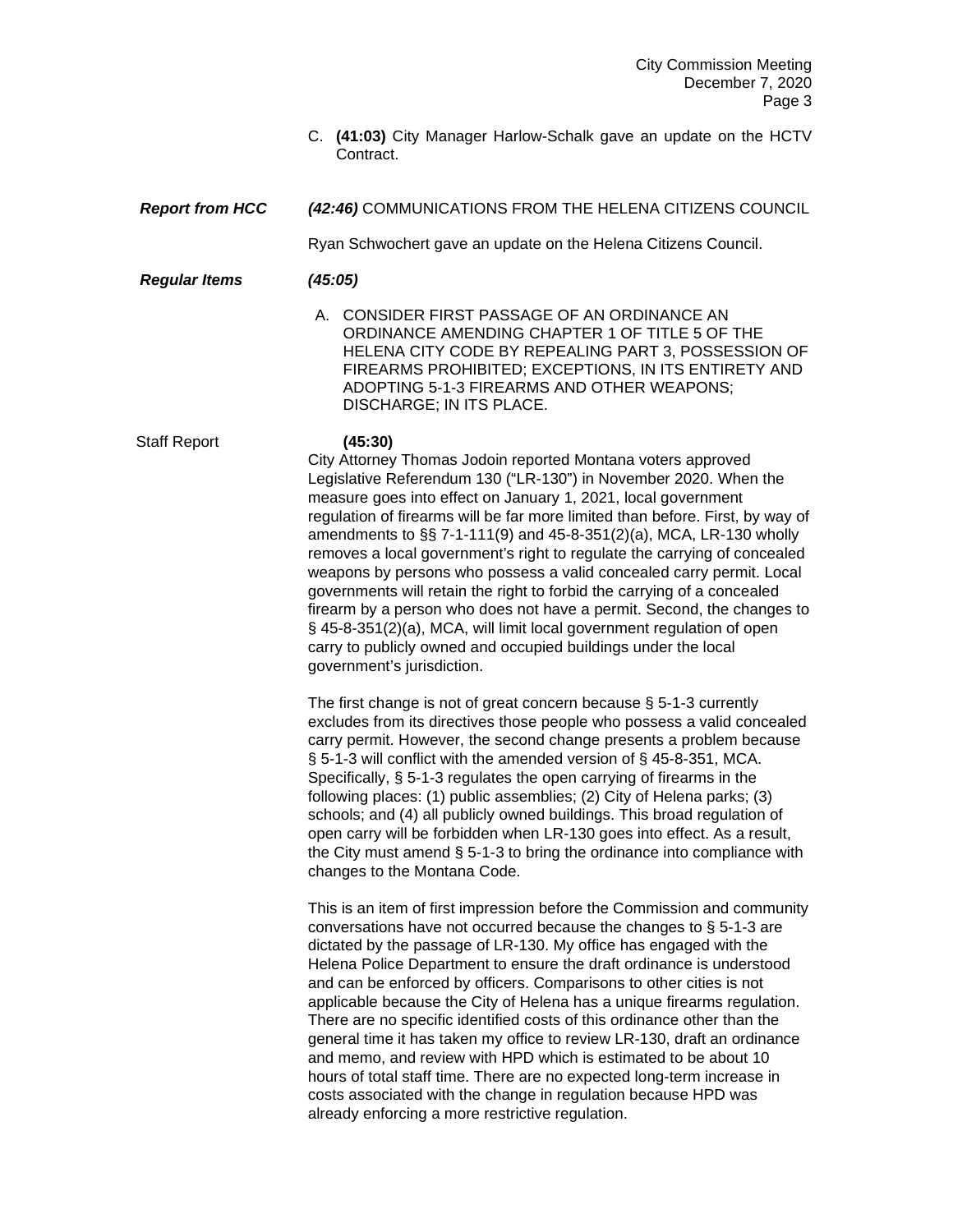|                        | Staff recommends that the City amend § 5-1-3 of the Helena City Code<br>to bring it into compliance with amended versions of §§ 7-1-111(9) and<br>45-8-351(2)(a), MCA. The City's firearms ordinances will not conflict with<br>changes to the Montana Code brought about by LR-130.                                                                                                                                                                                                                                                                                                                                                                                                                                                                                                                                                                                                                                                                                                                                                                                                                                                                                                                                                                                                                                                                                                                                                                                                                                                       |
|------------------------|--------------------------------------------------------------------------------------------------------------------------------------------------------------------------------------------------------------------------------------------------------------------------------------------------------------------------------------------------------------------------------------------------------------------------------------------------------------------------------------------------------------------------------------------------------------------------------------------------------------------------------------------------------------------------------------------------------------------------------------------------------------------------------------------------------------------------------------------------------------------------------------------------------------------------------------------------------------------------------------------------------------------------------------------------------------------------------------------------------------------------------------------------------------------------------------------------------------------------------------------------------------------------------------------------------------------------------------------------------------------------------------------------------------------------------------------------------------------------------------------------------------------------------------------|
|                        | Mr. Jodoin recommended a motion to approve first passage of an<br>ordinance amending Chapter 1 Of Title 5 Of The Helena City Code By<br>Repealing Part 3, Possession Of Firearms Prohibited; Exceptions, In Its<br>Entirety And Adopting § 5-1-3 Firearms And Other Weapons; Discharge;<br>In Its Place, and set a public hearing for December 21, 2020.                                                                                                                                                                                                                                                                                                                                                                                                                                                                                                                                                                                                                                                                                                                                                                                                                                                                                                                                                                                                                                                                                                                                                                                   |
| Discussion             | (50:20) No comments or questions from the Commission.                                                                                                                                                                                                                                                                                                                                                                                                                                                                                                                                                                                                                                                                                                                                                                                                                                                                                                                                                                                                                                                                                                                                                                                                                                                                                                                                                                                                                                                                                      |
| <b>Public Comment</b>  | (50:27) Mayor Collins opened the floor to public comment. None were<br>made.                                                                                                                                                                                                                                                                                                                                                                                                                                                                                                                                                                                                                                                                                                                                                                                                                                                                                                                                                                                                                                                                                                                                                                                                                                                                                                                                                                                                                                                               |
| <b>Motion</b>          | (50:40) Commissioner Logan moved to approve first passage of an<br>ordinance amending Chapter 1 Of Title 5 Of The Helena City Code<br>By Repealing Part 3, Possession Of Firearms Prohibited;<br><b>Exceptions, In Its Entirety And Adopting § 5-1-3 Firearms And Other</b><br>Weapons; Discharge; In Its Place, and set a public hearing for<br><b>December 21, 2020.</b> Commissioner Haladay seconded the motion. City<br>Clerk Clayborn called a roll call vote, as follows: Commissioner Haladay<br>voted aye, Commissioner Logan voted aye, and Mayor Collins voted<br>aye. The motion carried, 3-0. (51:38)                                                                                                                                                                                                                                                                                                                                                                                                                                                                                                                                                                                                                                                                                                                                                                                                                                                                                                                         |
| <b>Public Hearings</b> | (51:42)                                                                                                                                                                                                                                                                                                                                                                                                                                                                                                                                                                                                                                                                                                                                                                                                                                                                                                                                                                                                                                                                                                                                                                                                                                                                                                                                                                                                                                                                                                                                    |
|                        | A. CONSIDER FINAL PASSAGE OF AN ORDINANCE<br>ESTABLISHING THE CAPITAL HILL URBAN RENEWAL<br>DISTRICT AND THE BOUNDARIES HEREOF AND ADOPTING<br>THE CAPITAL HILL URBAN RENEWAL DISTRICT PLAN,<br>INCLUDING TAX INCREMENT PROVISION PURSUANT TO<br>TITLE 7, CHAPTER 15, PARTS 42 AND 43, MCA.                                                                                                                                                                                                                                                                                                                                                                                                                                                                                                                                                                                                                                                                                                                                                                                                                                                                                                                                                                                                                                                                                                                                                                                                                                                |
| <b>Staff Report</b>    | (52:10) Community Development Director Sharon Haugen reported On<br>November 23, 2020, the Helena City Commission approved first passage<br>of an ordinance creating the Capital Hill Urban Renewal District (URD)<br>and establishing the boundaries thereof, and adopting the Capital Hill<br>Urban Renewal District Plan (Plan), including tax increment provision<br>pursuant to Title 7, Chapter 15, Parts 42 and 43 MCA. The City<br>Commission established December 7, 2020 as the date for a public<br>hearing to consider final passage of the ordinance. MCA Section 7-15-<br>4213 requires that the Consolidated Planning Board review the Urban<br>Renewal Plan as well as any amendments then provide a written<br>recommendation to the City Commission as to whether the Urban<br>Renewal Plan conforms to the 2019 Growth Policy. On October 20,<br>2020, the Planning Board heard a presentation regarding the Urban<br>Renewal Plan and the goals identified therein. The staff report also<br>evaluated how these goals were in conformance with the City's current<br>Growth Policy. As a result of that meeting, the Planning Board concluded<br>the goals were in conformance with the 2019 Growth Policy and made a<br>formal recommendation for the City Commission to consider the Capital<br>Hill Urban Renewal Plan. The Planning Board's recommendations were<br>provided to the City Commission on November 23, 2020. The City sent<br>notices of the hearing to all property owners in the proposed District |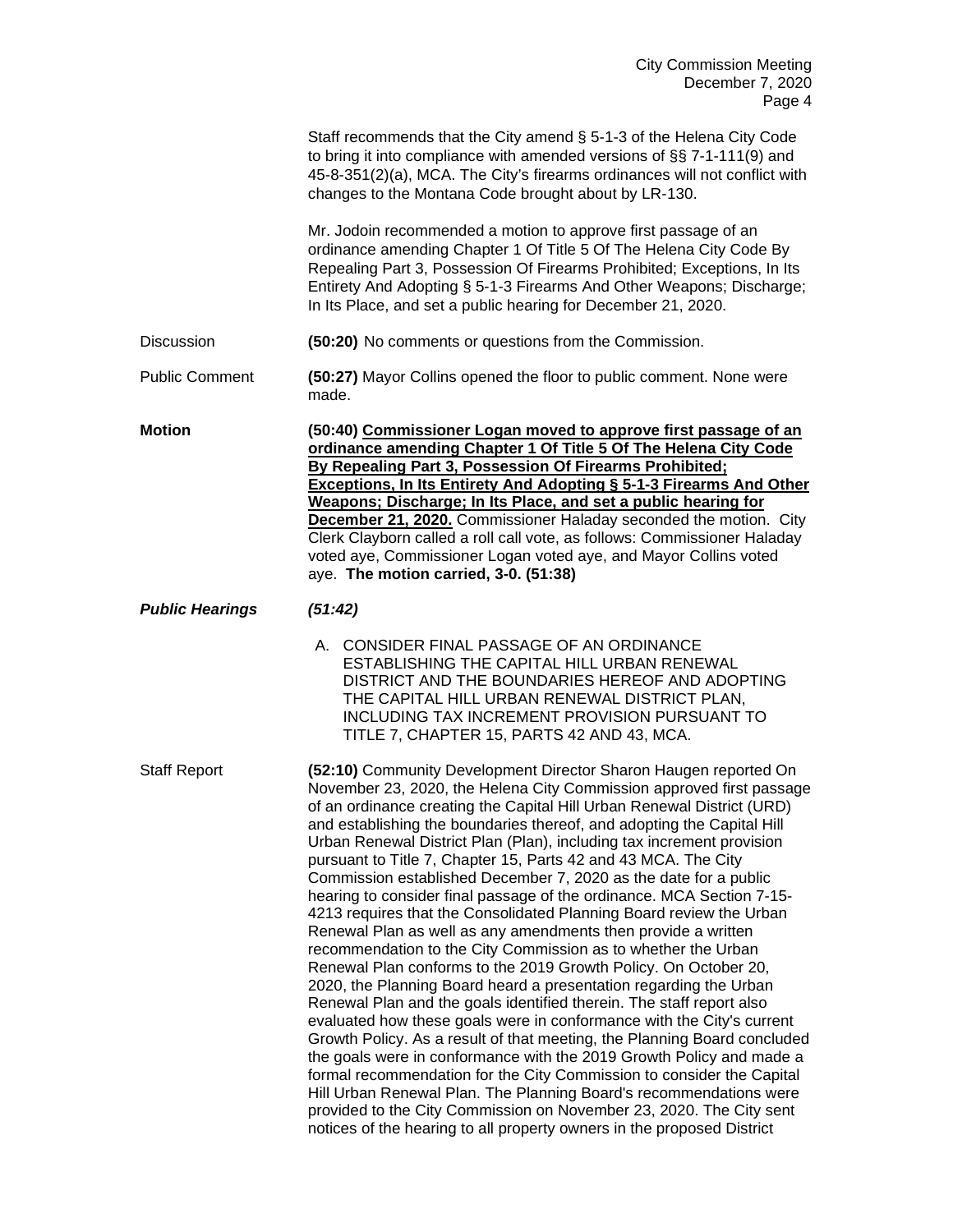whose names appear on the county treasurer's tax rolls as the owners or purchasers under contract. Lewis and Clark County and the Helena School District were also notified about the hearing. Through this process, all of these parties have an opportunity to comment on the Plan and the formation of the District. A copy of the draft Plan is located on the City website at: www.helenamt.gov/cd/planning/current-projects. A hard copy of the Plan can be obtained by contacting the Community Development Department located at 316 N. Park Ave, Helena, MT, 59623. Once approved by the City Commission, City staff will finalize the Plan. Then, it as well as other required documents will be sent to the Montana Department of Revenue so that they can certify the base year for the amended District and the subsequent tax increment.

The purpose of the action is to take public comments prior to the adoption of the Capital Hill Urban Renewal District, the amended boundaries, and the accompanying plan. The Capital Hill URD and resulting opportunities associated with the various mechanisms identified in the Plan would help to encourage revitalization and redevelopment of the area. The City of Helena Growth Policy identifies this area as one with potential for infill, redevelopment, and as a designated potential Neighborhood Center. The Growth Policy and the proposed Plan speaks to encouraging redevelopment in the area and maximizing opportunities to reinvest in existing building and infrastructure. The District and accompanying tax increment financing will help accomplish some of these goals and is one of the few tools that cities have to encourage redevelopment in an area. It also encourages and better enables public and private partnerships.

Redevelopment activities take advantage of existing infrastructure and require less resources to develop than raw ground. The possible use of TIF funds may allow existing buildings to be brought up to current standards that make them more energy efficient and extend their usable life.

It is anticipated that the actions resulting from the Plan will increase the overall taxable value of the proposed district through strategic public and private investment. The increase in taxable value from a set baseline level will be redirected back into the district. The increment that is derived from the increase in taxable value, therefore, will stay in the district and will not be available to be used elsewhere in the City.

Staff recommends a motion to approve final passage of an ordinance establishing the boundaries of the Capital Hill Urban Renewal District and the Capital Hill Urban Renewal District Plan including a tax increment provision pursuant to Title 7, Chapter 15, Parts 42 and 43, Montana Code Annotated.

| Discussion |  | (57:53) There were no comments or questions from the Commission. |  |
|------------|--|------------------------------------------------------------------|--|
|------------|--|------------------------------------------------------------------|--|

Public Comment **(58:15)** Michael O'Neil gave public comment.

**Motion (1:00:10) Commissioner Haladay moved to approve final passage of an ordinance establishing the boundaries of the Capital Hill Urban Renewal District and the Capital Hill Urban Renewal District Plan including a tax increment provision pursuant to Title 7, Chapter 15, Parts 42 and 43, Montana Code Annotated.**